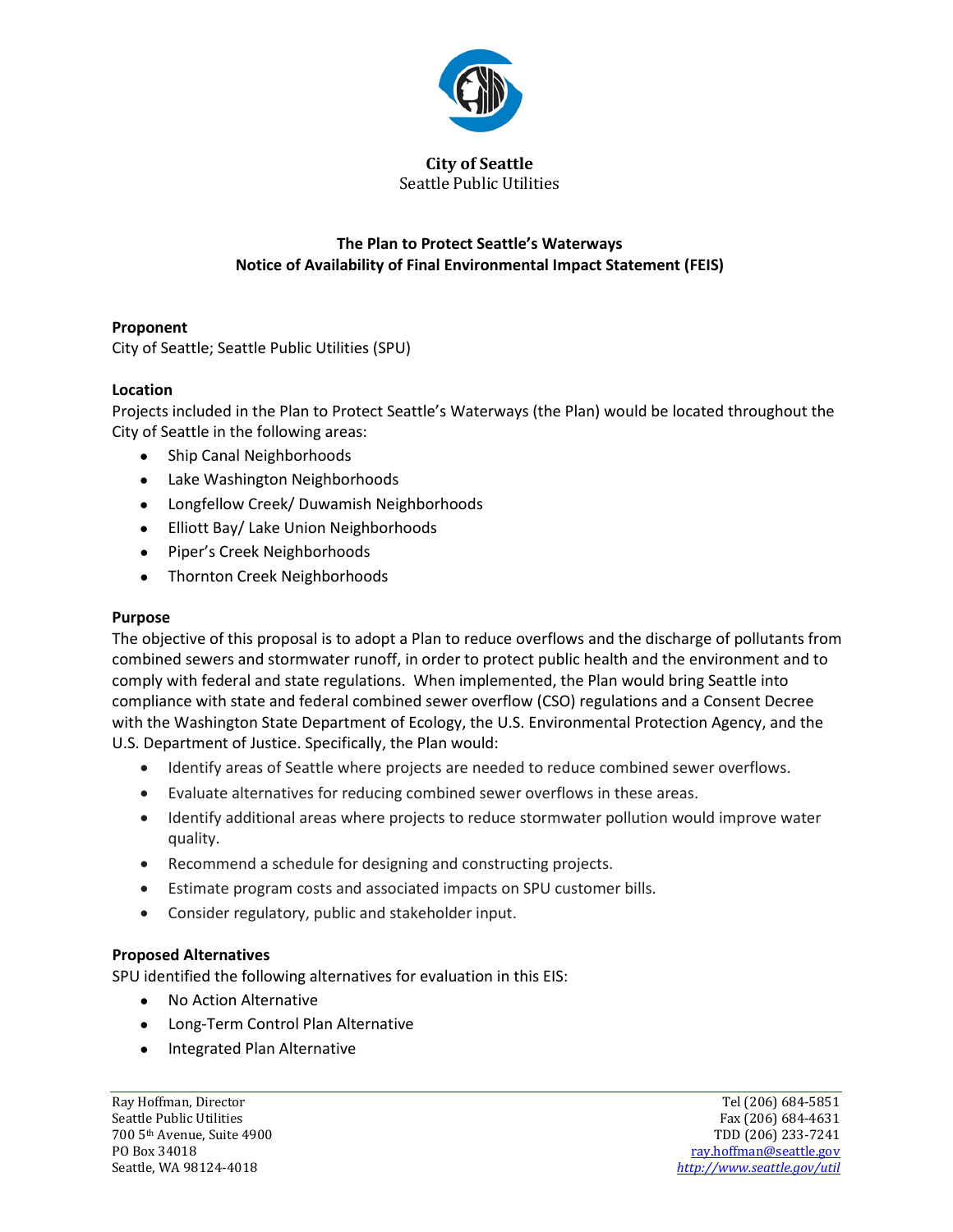**No Action Alternative:** Under the No Action Alternative, the City would not implement the Plan. Progress would be made in reducing the number and volume of CSOs through implementation of previously planned CSO control projects identified in the City's National Pollutant Discharge Elimination System (NPDES) Waste Discharge Permit and in the 2010-2015 Implementation Plan for the *2010 CSO Reduction Plan Amendment* (2010 Plan Amendment). These projects are currently scheduled for implementation, and they will be completed regardless of whether the Plan is implemented. The City would also continue to implement a portion of two of its CSO reduction strategies: combined sewer system improvements and Natural Drainage Systems. However, the City would not implement any additional projects to further reduce CSOs or reduce stormwater pollution. Under the No Action Alternative, the City would not be in compliance with the Consent Decree. The No Action Alternative is required by SEPA, and serves as a baseline for comparison with the action alternatives.

**Long-Term Control Plan Alternative:** The Long-term Control Plan (LTCP) Alternative is focused solely on controlling all remaining uncontrolled CSO outfalls. The LTCP presents a comprehensive strategy for reducing the remaining uncontrolled CSO discharges in the city. The City must address these CSOs to protect public health and the environment, and comply with the Clean Water Act and state regulations. The City would implement the projects identified in the LTCP Alternative from 2016 through 2025.

There are four potential combinations of storage facilities, referred to as "options" in the LTCP, that are evaluated in this EIS. Any of these four options would meet the Plan objectives. The options were developed under one of two basic concepts: the City meets its Consent Decree-mandated CSO control requirements through implementation of independent (City only) control projects, or the City participates in one or more shared projects with King County to take advantage of potential cost / impact reduction opportunities. The options vary in terms of the number, size, and potential location of storage facilities considered. The four LTCP options are:

- Neighborhood Storage Option (independent, City only implementation)
	- o Neighborhood Tanks/Pipes, or
	- o Neighborhood West Ship Canal Tunnel plus Tanks/Pipes
- Shared West Ship Canal Tunnel Option (Shared King County / City implementation)
- Shared Ship Canal Tunnel Option (Shared King County /City implementation)
- Shared Storage Option (Shared King County / City implementation)

**Integrated Plan Alternative:** The Integrated Plan Alternative includes control of all remaining uncontrolled CSO outfalls and reduction of stormwater pollution. Stormwater runoff is a major contributor to surface water quality issues. The objective of the Integrated Plan is to implement stormwater pollution management projects that would provide greater benefits to surface water quality than those provided by the LTCP CSO reduction strategies alone. The Integrated Plan represents a more comprehensive approach to water quality management by integrating stormwater pollution management with CSO reduction strategies.

Under the Integrated Plan Alternative, the City would still build the CSO reduction projects included in one of the four LTCP options outlined above. However, the City would delay the completion of some of the CSO control projects, to allow earlier completion of high-benefit stormwater treatment technology projects. Six projects to control CSO discharges into the lower Duwamish, Portage Bay and Ship Canal waterways would be delayed until after 2025.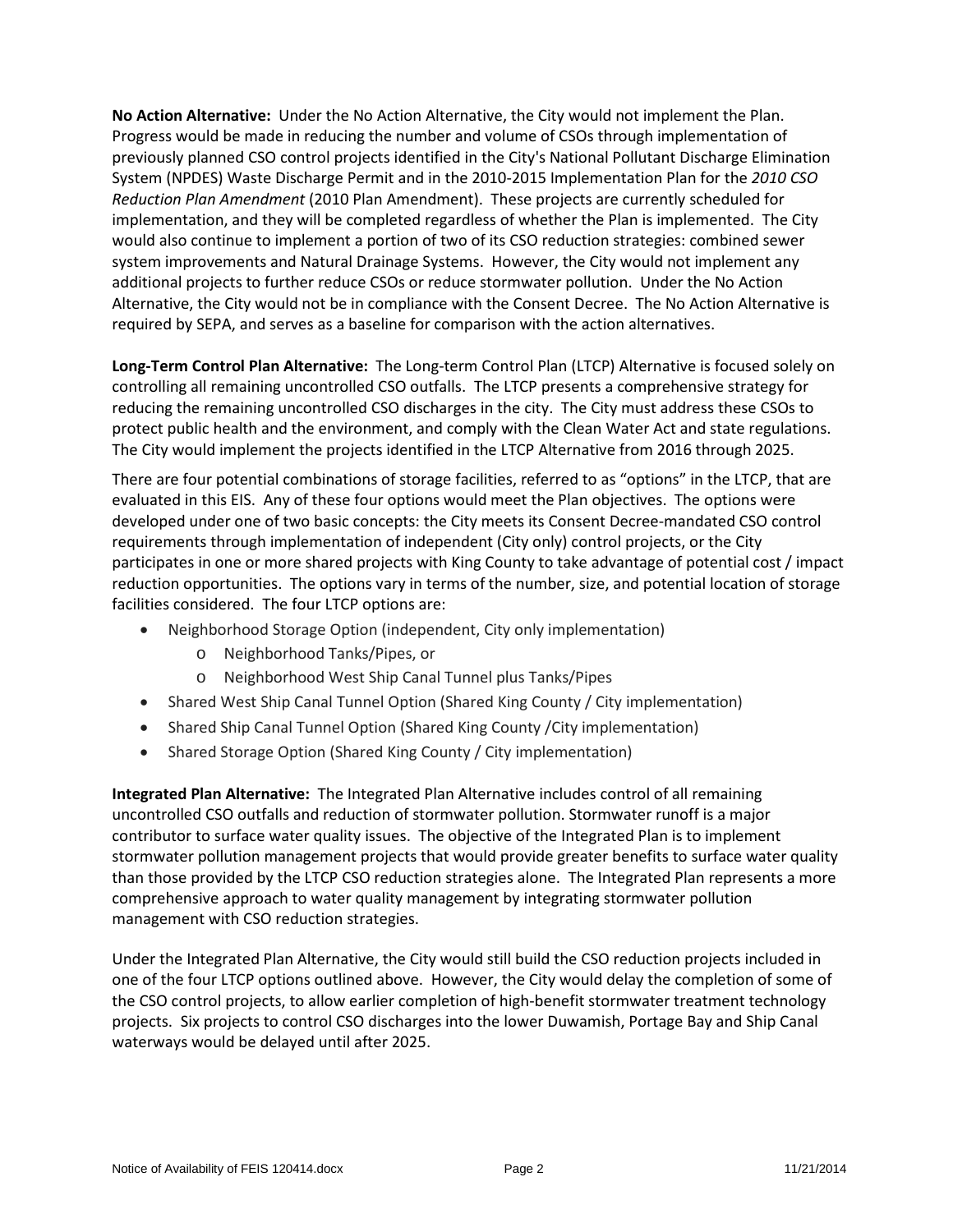Under the Integrated Plan Alternative, the City would implement three programs/ projects in Seattle neighborhoods to reduce pollution from stormwater runoff in areas that are not part of the combined sewer system, using a combination of stormwater treatment technologies. These programs/projects include:

- Natural Drainage System (NDS) Partnering
- Arterial Street Sweeping Expansion
- South Park Water Quality Facility

### **Timing of Preferred Alternative Selection and Implementation**

Following the release of the Final EIS, the City will identify a recommended LTCP option and recommended Plan Alternative. The City also will continue to implement a public process and outreach to solicit input from the public and other stakeholders during the Plan adoption process. Throughout the spring of 2015, the City Council will review and hold Council hearings and meetings (open to the public) to discuss the Plan. After Plan adoption in May 2015, the Final Plan will be submitted to EPA and Ecology for approval. The Final Plan is anticipated to be approved by EPA and Ecology in late summer 2015, and Plan implementation would commence in late 2015 or early 2016.

#### **Timing of Additional Environmental Review**

This EIS is programmatic in nature and has been prepared to disclose probable significant adverse impacts associated with the Plan to Protect Seattle's Waterways. As individual projects are identified, site-specific environmental review will be conducted prior to implementation. Depending on the preferred alternative and the amount of time needed to obtain regulatory approval of the Plan, some projects and actions would be ready for site-specific environmental review starting in 2016.

#### **Project Proponent and Lead Agency**

City of Seattle, Seattle Public Utilities (SPU) Seattle Municipal Tower, Suite 4900 P.O. Box 34018 Seattle, WA 98124-4018

#### **Project Information / Background Data Contact Person**

Ed Mirabella Long Term Control Plan Manager Phone: (206) 684-5959 Email: J.Edward.Mirabella@seattle.gov

# **Date of Issuance of this Final EIS**

December 4, 2014